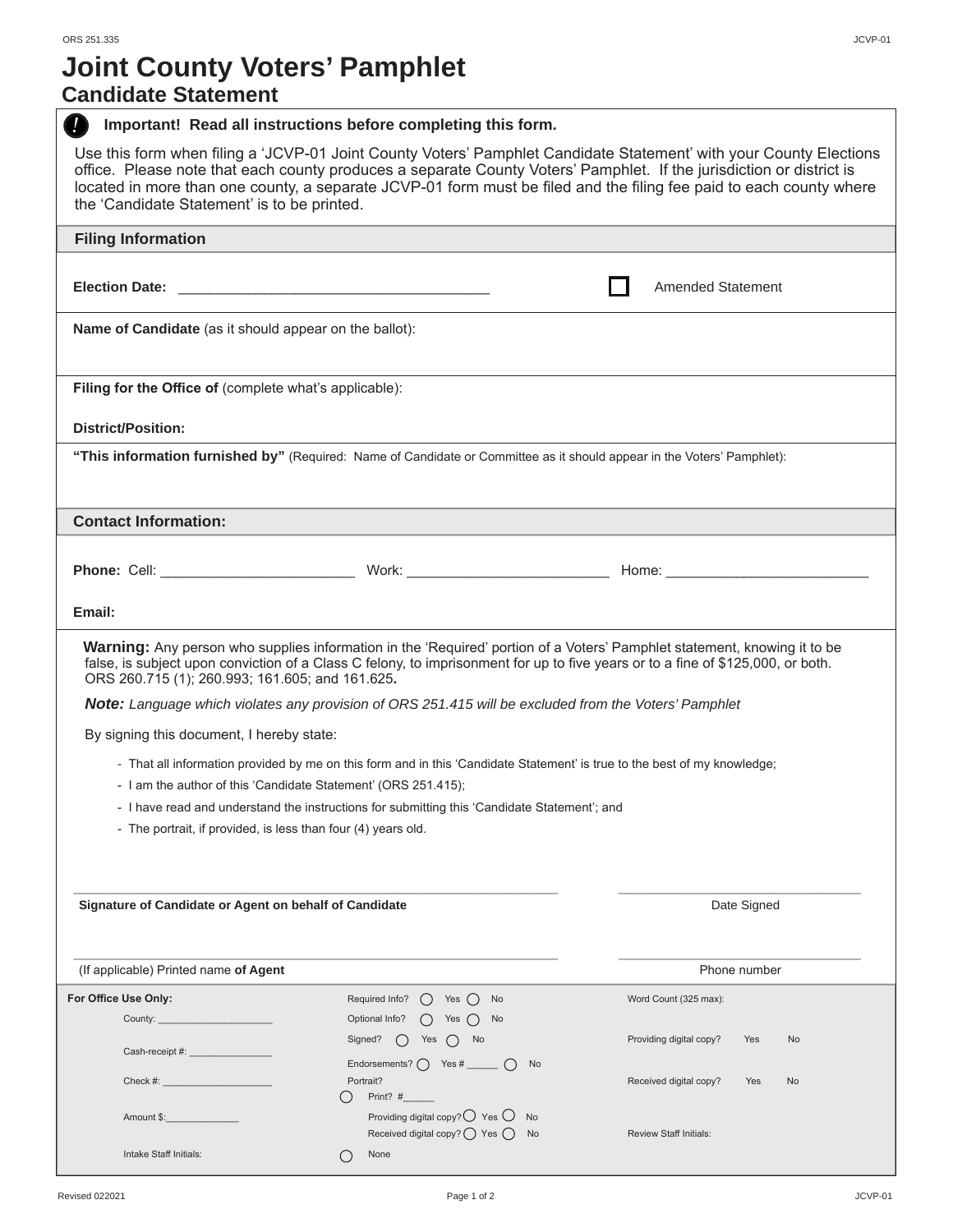### **Candidate Statement for Voters' Pamphlet**

#### **Required Information**

#### **Candidate Name:**

 Total maximum of 325 hand counted typewritten words/numbers for the combined 'Required' and 'Optional Information', excluding the bold headings already printed on this form. All sections of the 'Required Information' must be completed. If there is not relevant information for a required section, the word "None" should be inserted.

**Occupation** (present paid or unpaid employment): See Attached on separate sheet of paper

Please **attach printed paper copy of REQUIRED and OPTIONAL information on separate sheet of printed paper.** If providing a photo, please **provide paper copy of photo**.

**After filing the paper copy (with signed page one) and paying the fee**, **please email an electronic copy** (Word or Google Doc) of the **required and optional information** to **elections@multco.us** along with **electronic copy of the photo** (JPG or TIF format).

**Occupational Background** (any previous paid or unpaid employment):

See Attached on separate sheet of paper

 **Educational Background** (relevant school(s) attended):

| Name of School | Educational Study - Major/Minor | Diploma/Degree/Certificate |
|----------------|---------------------------------|----------------------------|
| See Attached   | See Attached                    | See Attached               |
|                |                                 |                            |
|                |                                 |                            |
|                |                                 |                            |

**Prior Governmental Experience** (elected or appointed):

See Attached on separate sheet of paper

 **Optional Information**

 Attach a separate sheet with your 'Optional Information'. *Remember: both your 'Required' and 'Optional Information' count toward the 325 word limit (excluding required information headings).*

See Attached Optional Information on separate sheet of paper

 **Candidate checklist** for 'JCVP-01 Joint County Voters' Pamphlet Candidate Statement' information:

| (Optional) 'Optional Information'                       |
|---------------------------------------------------------|
| (Optional) Portrait                                     |
| $\Box$ (If applicable) JCVP-02 Endorsement Statement #: |
|                                                         |

Educational Background Fee/Petition Provided

Prior Governmental Experience Word Count (325 words/numbers MAX)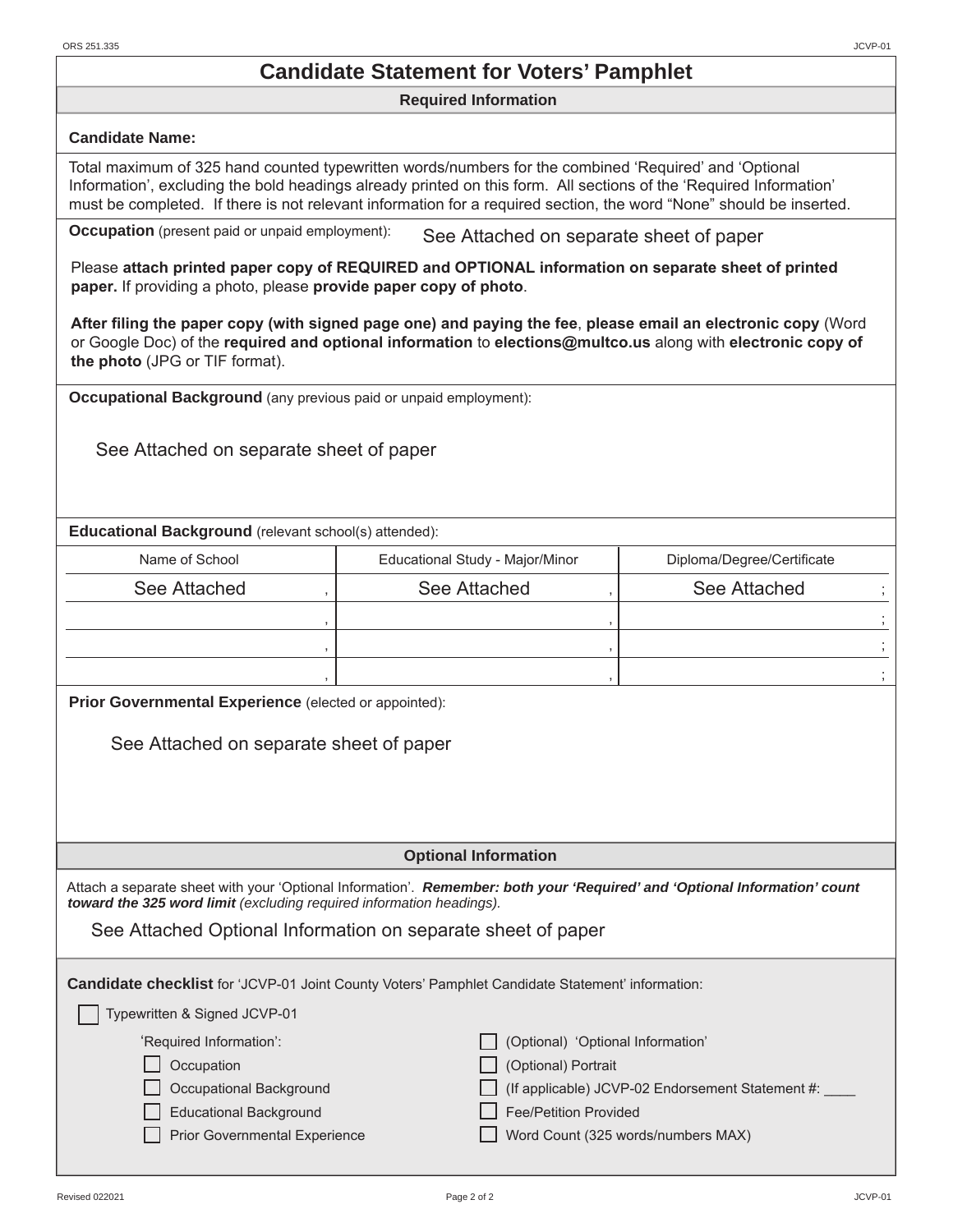## **Joint County Voters' Pamphlet Candidate Statement Instructions**

### **Voters' Pamphlet Candidate Filing Fees:**

- 1. Special District/City/County at Special/Regular Election: Metro at Primary/General Election positions
	- **● \$25** An office with no salary or other compensation beyond expenses is attached.
	- **\$100** An office to which a salary or other compensation beyond expenses is attached.
- 2. City/County at Primary/General Election positions (please contact your County Elections office to determine registered voters in jurisdiction/district)
	- **● \$25** Districts with **fewer than 1,000 voters** within the county.
	- **\$50** Districts with **1,000 9,999 voters** within the county.
	- **\$100**  Districts with **10,000 49,999** voters within the county.
	- **\$300** Districts with **50,000 or more voters** within the county.

**Payment Options** Cash or Check only for submissions to Clackamas and Multnomah County. Credit/Debit Cards may be used at Washington and Yamhill County.

### **Candidate Statements are Optional**

 You may choose to include a Candidate Statement and portrait in the County Voters' Pamphlet. No candidate information will be listed unless the JCVP-01 for County Voters' Pamphlet form is filed and the appropriate fee is paid. A county may choose independently to list a candidate's name in their county's Voters' Pamphlet.

#### **Filing Deadline**

- 1. JCVP-01 original typewritten filing must be received in the County Elections office by 5 pm on the 'Candidate Statement' filing deadline; signed with the appropriate filing fee. Postmarks do not count. No changes will be allowed to a 'Candidate Statement', including 'Statements of Endorsements' and/or portraits, after the 5 pm deadline. Please note: early filing offers more opportunity for Elections staff to notify you of issues with word count, "Statements of Endorsements' and/or portrait issues. Filings unsigned or received after the 5 pm deadline will not be accepted.
- 2. **It is recommended that the candidate email the text (Word or Text format) of the 'Required' and 'Optional Information' to the County Elections office.** Both printed and emailed copies must be exactly the same. If there are discrepencies, the print version verbiage provided will be used for the Voters' Pamphlet production.
- 3. Each county produces its own individual County Voters' Pamphlet. If the Candidate's jurisdiction/district is located in more than one county, a separate JCVP-01 must be filed and the fee paid, by the deadline, to each county where the statement is to be printed.

#### **Signatures**

 JCVP-01 must be signed by the candidate or authorized agent. Digital signatures will not be accepted for JCVP-01 or JCVP-02 Statement of Endorsement.

### **Word Count/Format**

- 1. The combined total word count for 'Required' and 'Optional Information' must not exceed 325 words/numbers. **Please hand count your statement to ensure that your word count does not exceed the 325 maximum word/number count. The County Elections office will not print more than 325 words/numbers.**
- 2. 'Required Information' headings which include "Occupation", "Occupational Background", "Educational Background" and "Prior Governmental Experience" – these eight words must be a part of the statement, but these eight words do not count towards the maximum word count of 325.
- 3. Generally, anything with white space around it counts as a word. Hyphenated words that are listed in a dictionary as one word and can be used either with or without a hyphen will count as one word. All other hyphenated words will count as more than one word.
- 4. The County Elections office will not correct errors in spelling, punctuation, grammar, or syntax. No corrections to these errors will be allowed after the filing deadline. Please proof your submission before filing.
- 5. If the material in the statement violates the provisions of ORS 251.415, the material in violation will be rejected. If possible, the County Elections office will notify the candidate of the rejection.

### **Required Information.**

 Please use semicolons (;) to separate items such as jobs, organizations, dates, etc. 'Required Information' submitted in list format will be changed to a run-on format, using commas, semicolons and colons as appropriate. All 'Required Information' will be printed in plain text (no boldface, caps, centering, underlining or bulleting). Provide itemized listing of information without embellishments. The word "None" (part of word count) must be used in any section of the 'Required Information' if the candidate does not have relevant information for that section.

### **Optional Information**

1. 'Optional Information' must consist of words/numbers only. Standard formatting attributes such as boldface, all caps, centering, underlining; bulleted and numbered lists may be used. Charts or graphics may not be used. Italics may only be used when citing the source of published material. Any other italic used will be changed to plain text. Bullets do not count towards the word count.